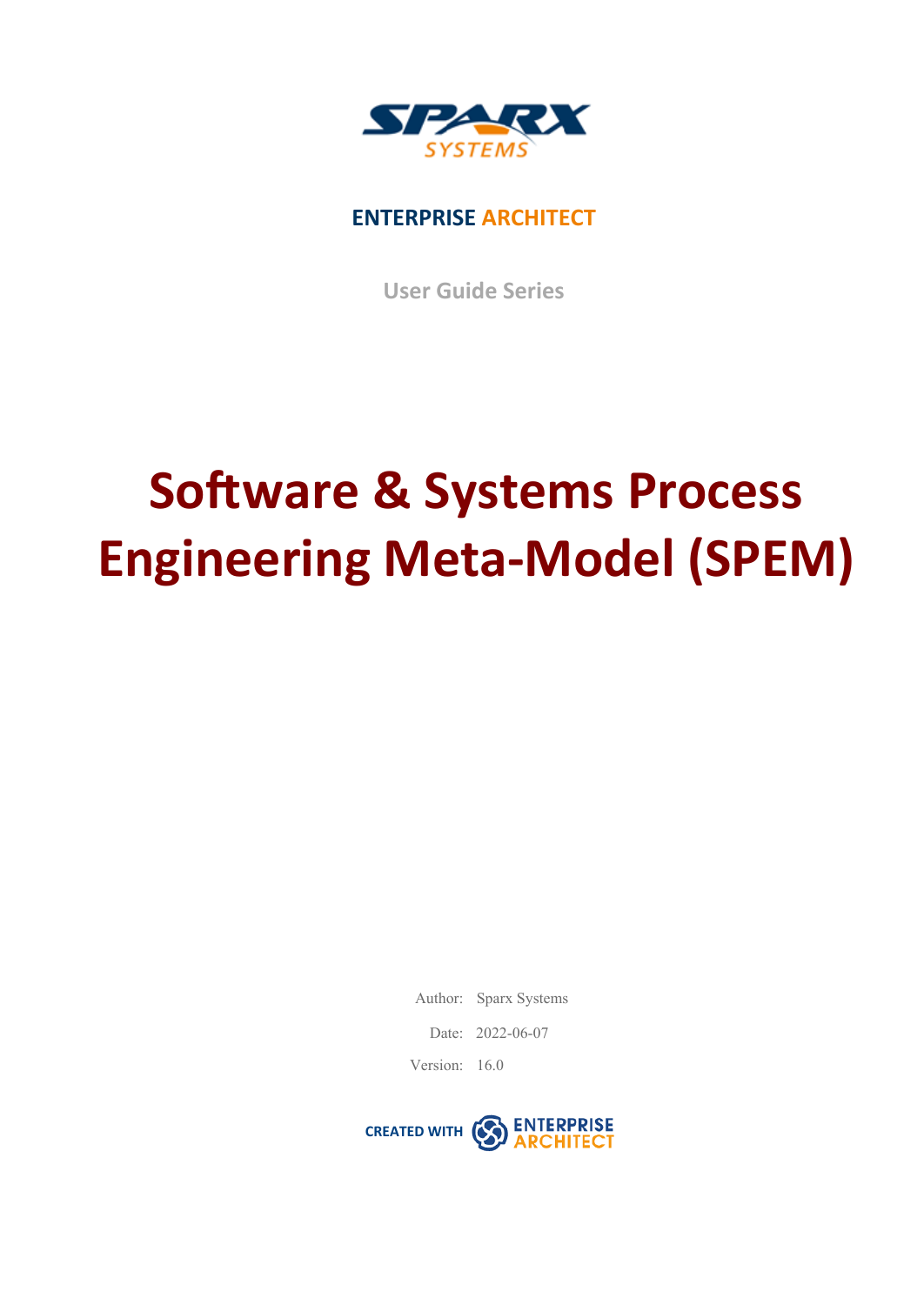# **Table of Contents**

| Software & Systems Process Engineering Meta-Model (SPEM) |                           |  |
|----------------------------------------------------------|---------------------------|--|
|                                                          | <b>Getting Started</b>    |  |
|                                                          | Example Diagram           |  |
|                                                          | Language Overview         |  |
|                                                          | <b>SPEM Toolbox Pages</b> |  |
|                                                          | More Information          |  |
|                                                          |                           |  |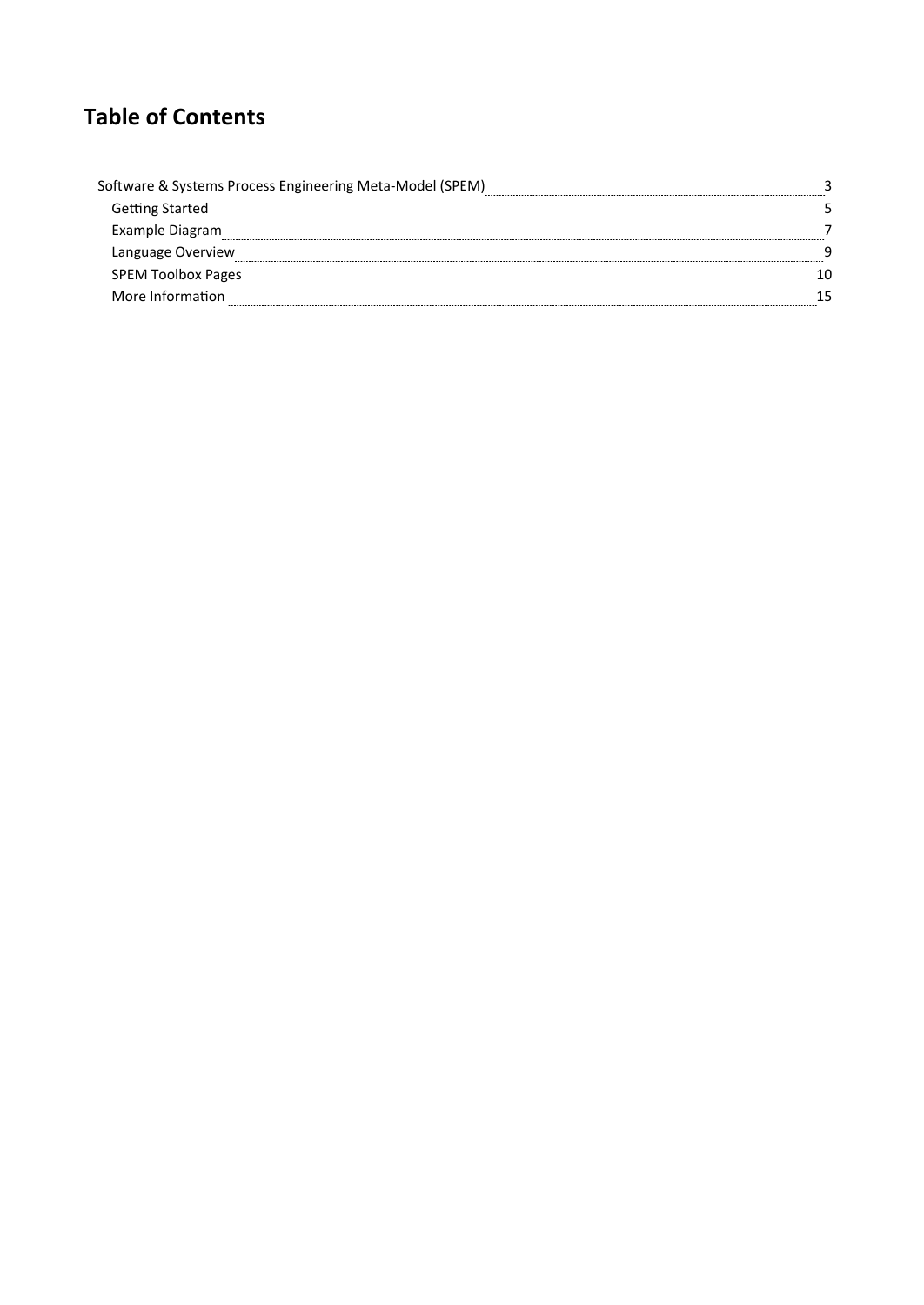# **Software & Systems Process Engineering Meta-Model (SPEM)**

#### **Create Expressive Process Meta-models for Software and Systems Engineering Projects**

You can create models of your software or system engineering processes to facilitate reuse and precision in the execution of projects in these disciplines. The process models that you define with the Software Process Engineering Metamodel (SPEM) are, as the name implies, meta-models. When you run a project the process model that is executed is an instantiation of the meta-model.

The main purpose of process models is to specify, describe and communicate processes to the stakeholders including all the analysts, architects and engineers engaged on a specific project and to ensure consistency between projects. The SPEM models can also be used for teaching and training purposes to ensure workers have a clear idea of the Activities, Tasks, Milestones and Work Products they need to produce asthe process executes for a specific project. The use of process meta-models results in increased productivity of process engineers and an improved quality of the models they produce and in turn the systems that they develop or implement. Metrics can also be created to amend, elaborate and calibrate the process meat-models to ensure they continue to be fit for purpose.



SPEM model showing the key performers and input and output parameters for a Use Case Analysis task.

#### **Access**

Show the Diagram Toolbox using any of the methods outlined here.

On the Diagram Toolbox, click on to display the 'Find Toolbox Item' dialog and specify 'SPEM'.

| Ribbon                    | Design > Diagram > Toolbox |
|---------------------------|----------------------------|
| <b>Keyboard Shortcuts</b> | $Ctrl + Shift + 3$         |
|                           |                            |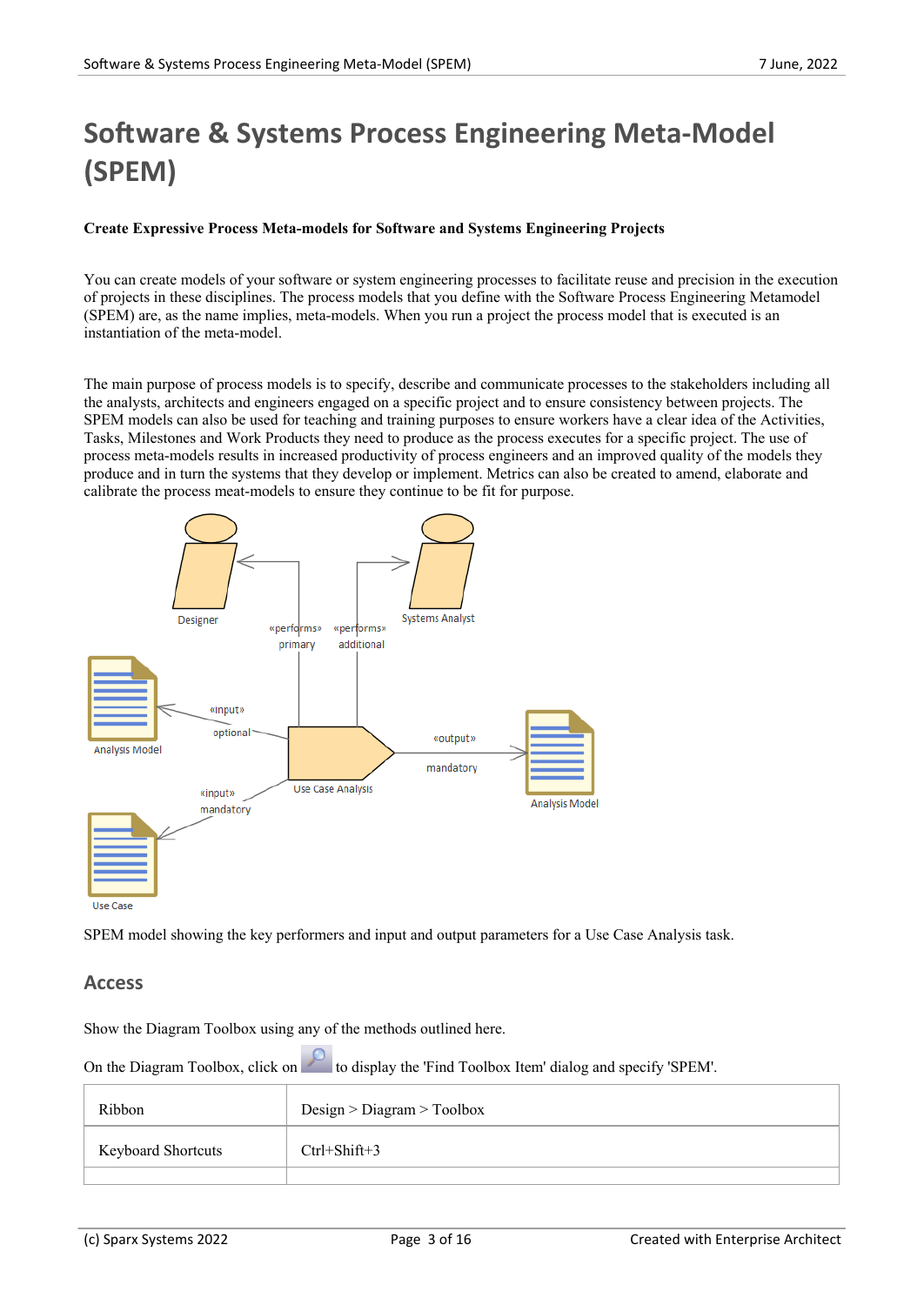| Other<br>Click the $\sum$ icon on the Diagram caption bar to display the Diagram Toolbox |  |
|------------------------------------------------------------------------------------------|--|
|------------------------------------------------------------------------------------------|--|

## **SPEM Integration**

| <b>Use</b>                      | <b>Discussion</b>                                                                                                                 |
|---------------------------------|-----------------------------------------------------------------------------------------------------------------------------------|
| SPEM in Enterprise<br>Architect | Developing SPEM diagrams is quick and simple, using the SPEM 2.0 UML profile.<br>The SPEM facilities are provided in the form of: |
|                                 | A SPEM diagram type, accessed through the 'New Diagram' dialog<br>$\bullet$                                                       |
|                                 | A set of SPEM pages in the Diagram Toolbox, providing SPEM elements<br>٠<br>(stereotyped UML elements)                            |
|                                 | SPEM element and relationship entries in the 'Toolbox Shortcut Menu' and<br>$\bullet$<br>Quick Linker                             |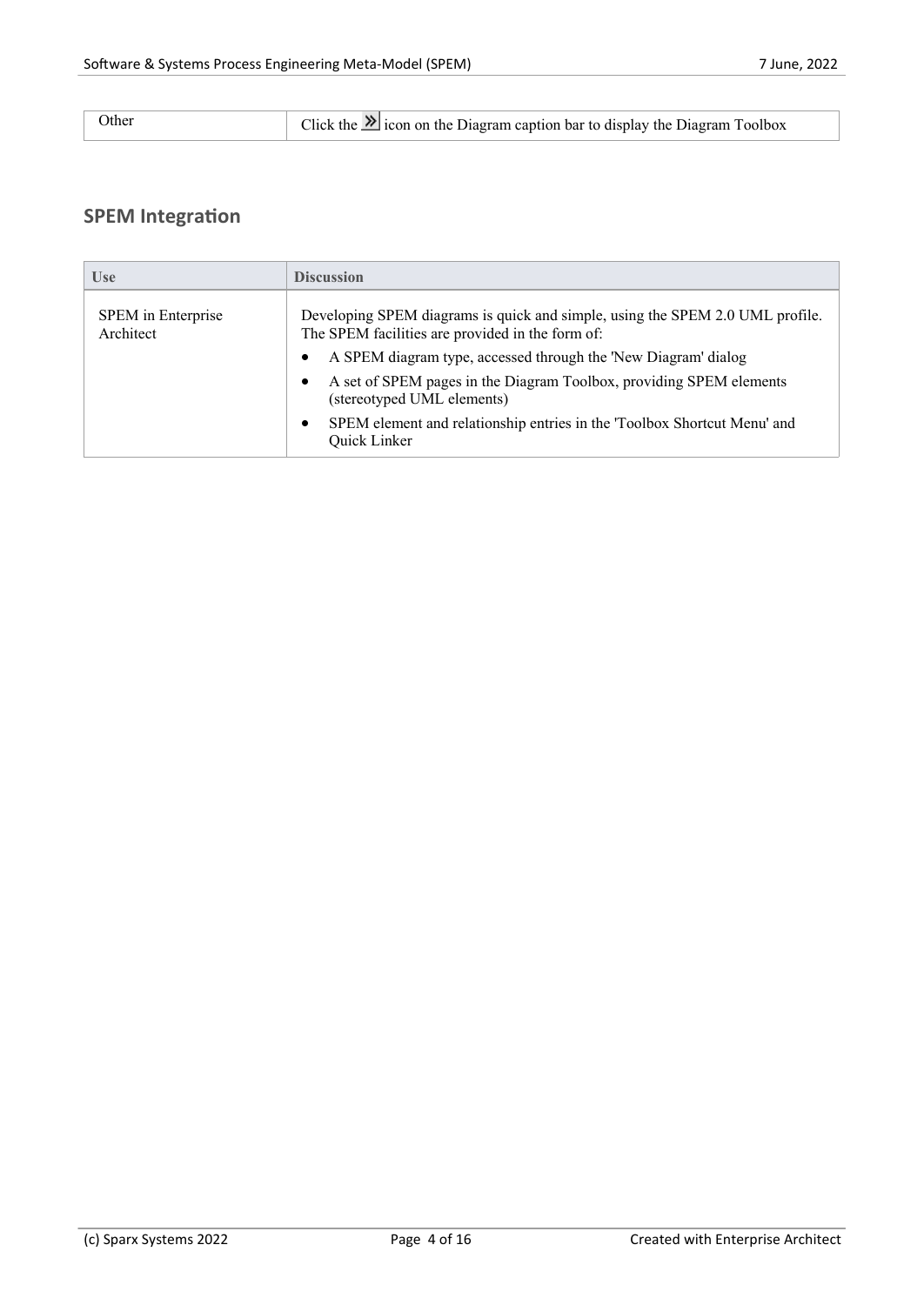# **Getting Started**

SPEM 2.0 is one of the modeling tools integrated with Enterprise Architect.

"The Software and Systems Process Engineering Metamodel (SPEM) is a process engineering meta-model as well as conceptual framework, which can provide the necessary concepts for modeling, documenting, presenting, managing, interchanging, and enacting development methods and processes. An implementation of this meta-model would be targeted at process engineers, project leads, project and program managers who are responsible for maintaining and implementing processes for their development organizations orindividual projects."

(Quoted from the Object Management Group (OMG) Software & Systems Process Engineering Meta-Model Specification (Version 2.0, April 01 2008))

SPEM is a Profile of UML, which uses UML as a notation and takes an object-oriented approach. To accommodate UML 2, the SPEM specification was upgraded to 2.0 in April 2008. SPEM 2.0 focuses on providing the additional information structures that you require for processes modeled with UML 2 Activities or BPMN/BPDM, to describe an actual development process.

## **Selecting the Perspective**

Enterprise Architect partitions the tool's extensive features into Perspectives, which ensures that you can focus on a specific task and work with the tools you need without the distraction of other features. To work with the Software & Systems Process Engineering Meta-Model you first need to select the Perspective:

 $\odot$   $\leq_{\text{perspective name}}$  > Management > SPEM

Setting the Perspective ensures that the SPEM diagrams, their tool boxes and other features ofthe Perspective will be available by default.

#### **Example Diagram**

An example diagram provides a visual introduction to the topic and allows you to see some of the important elements and connectors that are created in specifying or describing a Software or System Engineering method or process including: Process Activities, Milestones, Team Profiles, Work ProductDefinitions, Steps, Tool and Task Definitions Guidance Metrics and more.

#### **Language Overview**

This topic introduces you to the main concepts of the language including its structure, architecture and the elements and connectors that are used to create SPEM models.

#### **Toolbox Pages**

The toolboxes contain the palette of elements and connectors that can be used to create software or system process engineering metamodels. When you create a process metamodel you will use these items to create drawing of the process you wish to define.

## **More Information**

This section provides useful links to other topics and resources that you might find useful when working with the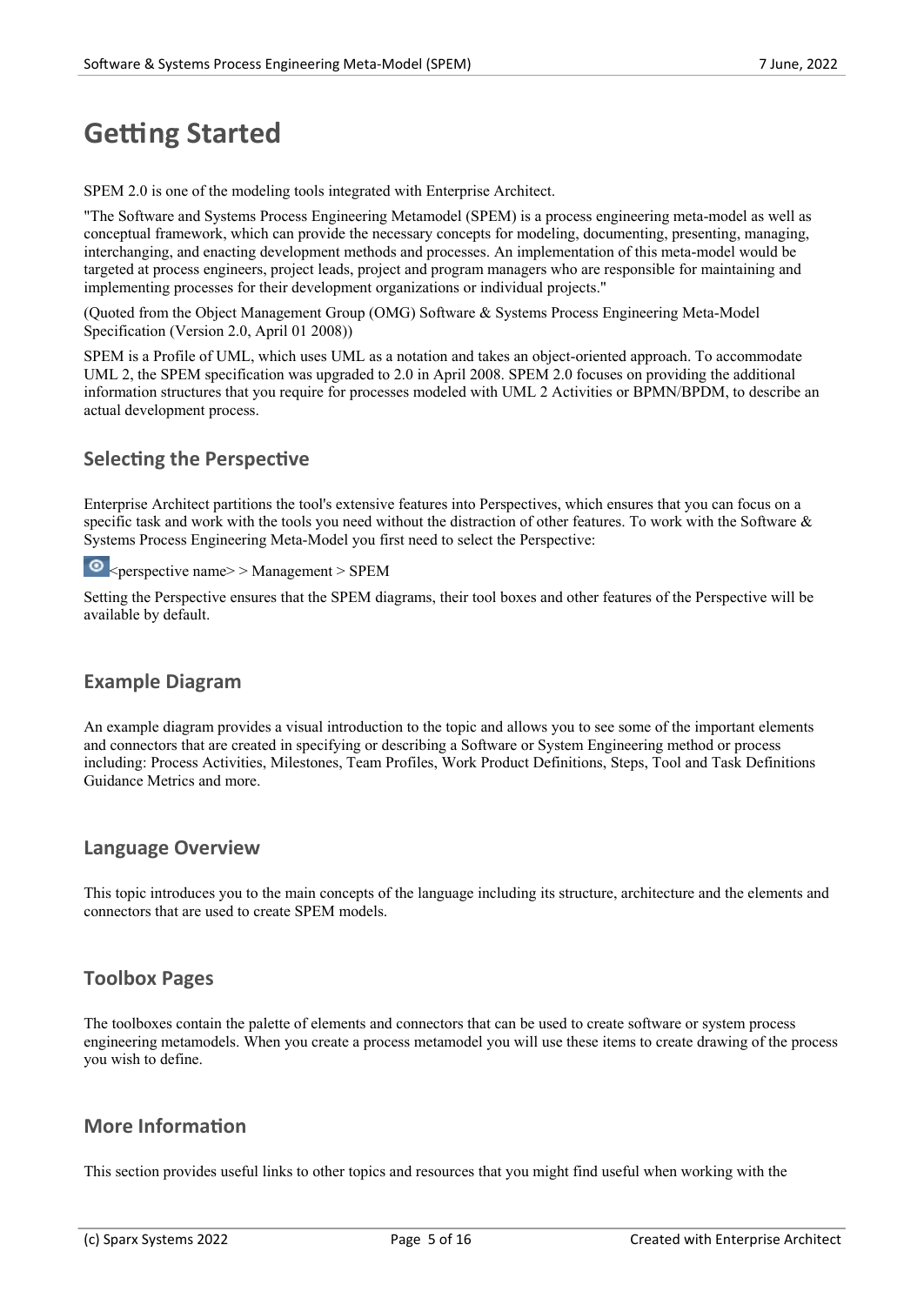Software & Systems Process Engineering Meta-Model tool features.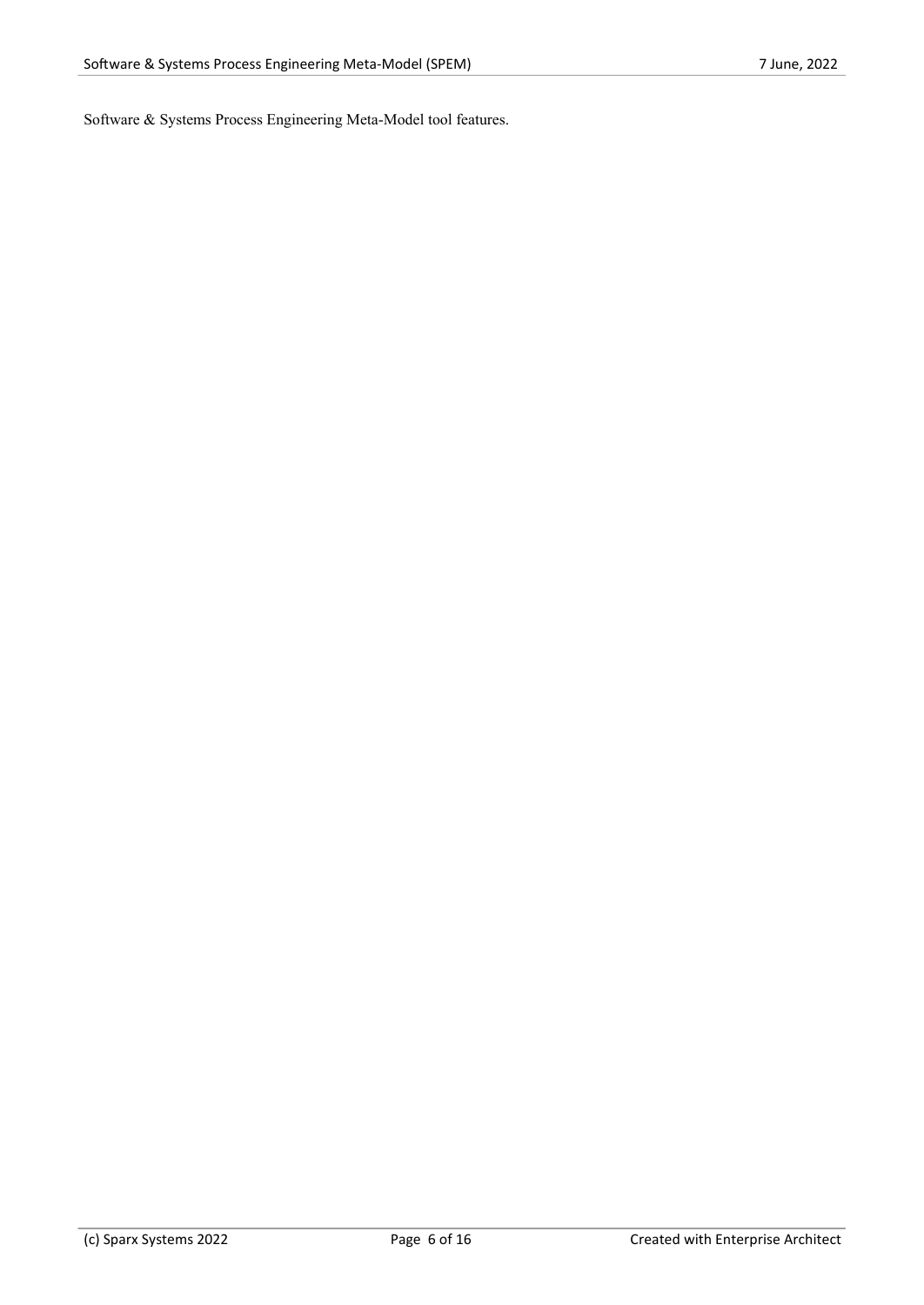# **Example Diagram**

You can model the development processes underpinning software and business process modeling using SPEM diagrams, and the wide range of specialized elements and connectors provided in the 'SPEM' pages ofthe Diagram Toolbox.

## **Example Diagram**

SPEM diagrams allow you to visualize a software or system engineering process and communicate the details of the process to your team members. Inthis example diagram the steps required for Use Case Analysis have been defined and the inputs and outputs to the Task Definition are shown using Work Product Ports. Guidance for the Analysis Model has also been included to indicate that there is information to assist the performers with this Work Product.



#### **SPEM Element appearance**

Every SPEM stereotype can be presented in one of two ways:

• Iconic presentation, where the shape is the object's icon (as shown for Designer, which has the Role Definition icon shape), or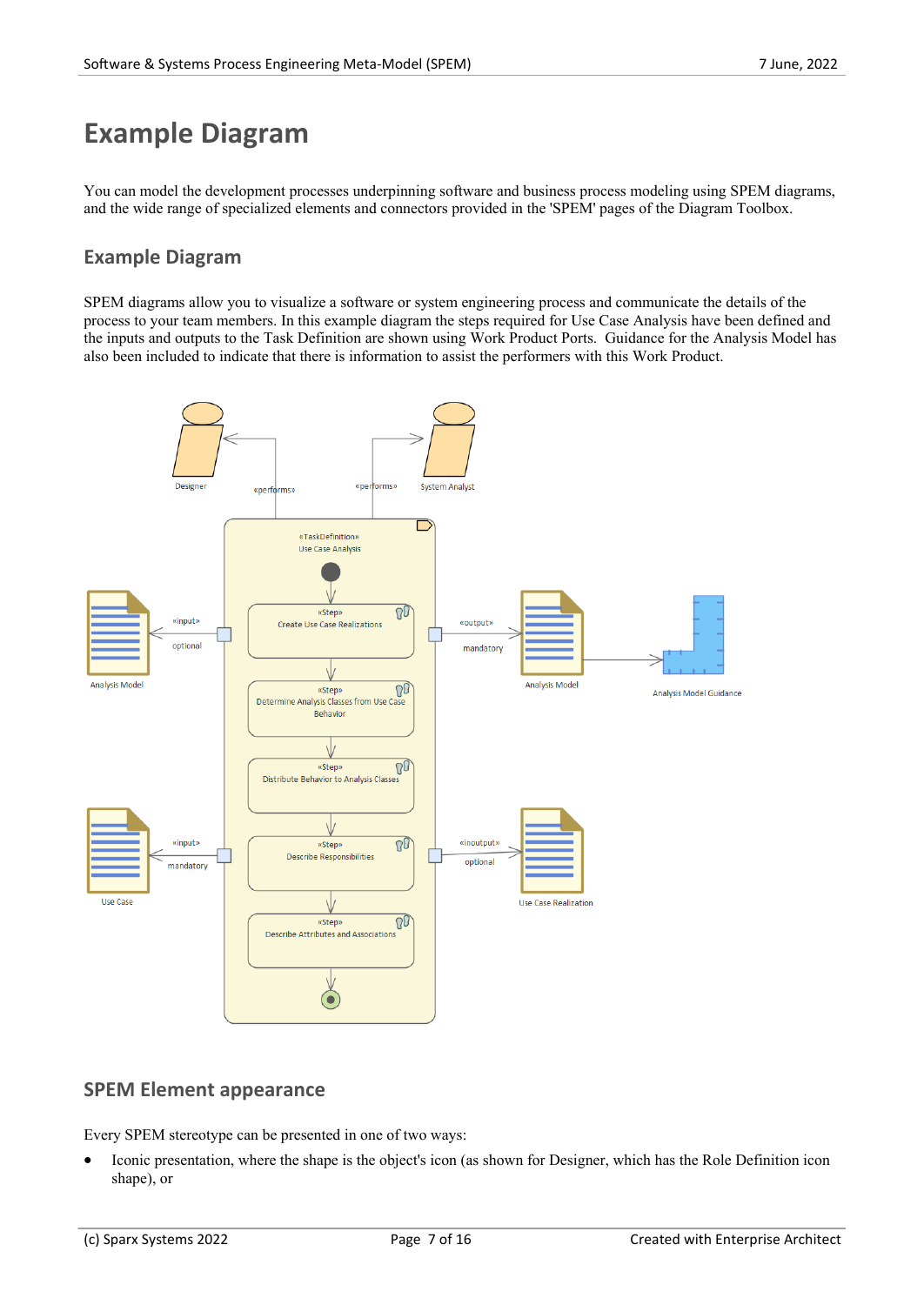• Textual presentation, where the shape is a rectangular outline with the object's icon as a decoration in the top right corner (as shown for SPEM\_TaskDefinition)

To set the presentation format for an element, use the iconstyle Tagged Value. To use:

- Iconic presentation, set the iconstyle Tagged Value to True
- Textual presentation, set the Tagged Value to False

#### **Access**

The following table describes the access points to create a SPEM diagram indicating that you must first select the SPEM perspective if you have not already selected the SPEM perspective.

| Ribbon                    | Design > Diagram > Add Diagram > Type : Management > SPEM, Select From =<br>'SPEM', Diagram Types = 'SPEM DP'                         |  |
|---------------------------|---------------------------------------------------------------------------------------------------------------------------------------|--|
| Context Menu              | Browser window   Right-click on Package   Add Diagram : Type = Management  <br>SPEM : Select From = 'SPEM', Diagram Types = 'SPEM DP' |  |
| <b>Keyboard Shortcuts</b> |                                                                                                                                       |  |
| Other                     | Browser window header bar:<br>Add Diagram : $Type = Management$<br>SPEM : Select From = 'SPEM', Diagram Types = 'SPEM DP"             |  |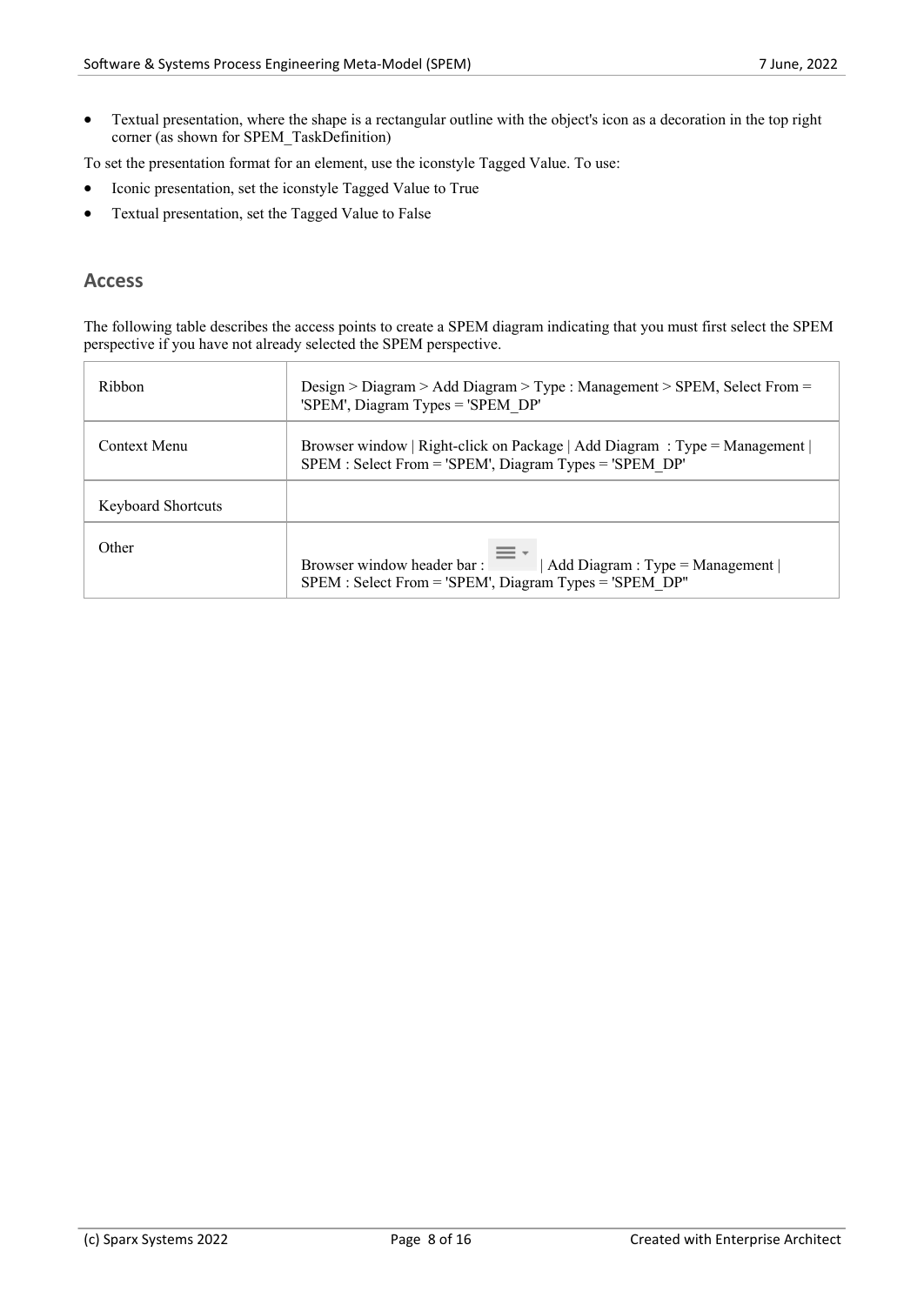# **Language Overview**

You will use the Software & Systems Process Engineering Meta-Model to define software and systems development processes and the components that they are made up of including: Activities, Tasks, Milestones and Work Products. The scope of SPEM is intentionally limited to the minimal elements necessary to define any software and systems development process. Features for particular development domains or disciplines (e.g., project management, analysis) have been deliberately excluded. The focus of SPEM is squarely set on development projects with the goal to create a facility useful for a large range of development methods and processes of different styles, cultural backgrounds, levels of formalism, life-cycle models, and communities.

SPEM is not a generic but rather a highly flexible process modeling language, and doesnot attempt to provide its own behavior modeling concepts. The language rather defines the ability for the implementor to choose the generic behavior modeling approach that best fits their needs. It also provides specific structures to enhance such generic behavior models that are characteristic for describing development processes. SPEM defines the additional elements and information structures that you need for engineering processes modeled with UML 2.0 Activities or BPMN/BPDM to describe a production development process. The SPEM 2.0 meta-model is structured into seven main meta-model packages as

The structure partitions the model into logical units. Each unit extends the units it depends upon, and in turn provides additional structures and capabilities to the elements defined lower down in the structure. The UML package merge mechanism is used to realize a gradual extension of the capabilities modeled unit by unit, effectively meaning the lower packages are used for more specialized processes.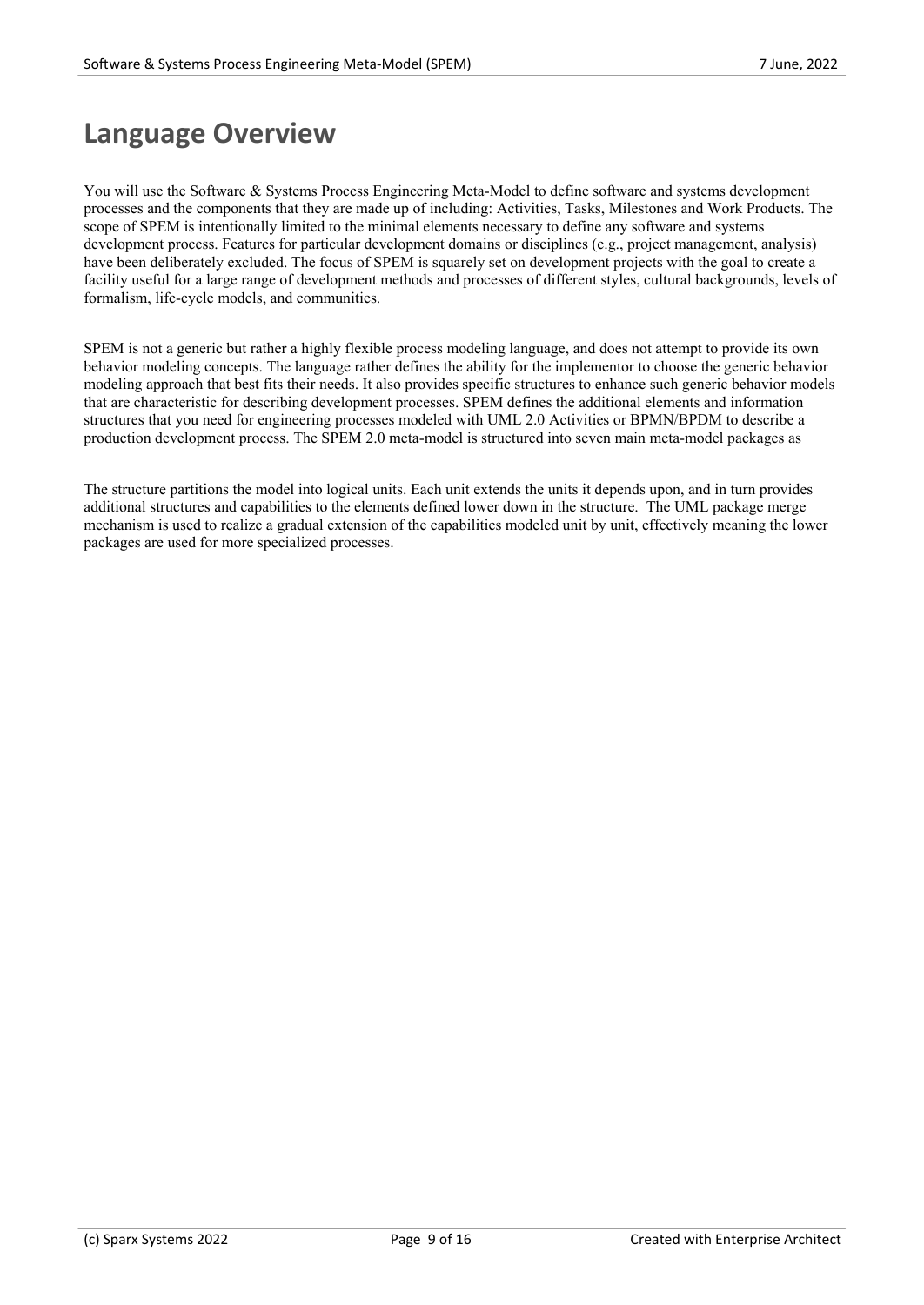# **SPEM Toolbox Pages**

The SPEM pages of the Diagram Toolbox provide a wide range of specialized elements and connectors for modeling development processes on SPEM diagrams. To create elements and relationships on a SPEM diagram, you can drag the appropriate icons from the Toolbox pages.

#### **Access**

Show the Diagram Toolbox using any of the methods outlined here.

| On the Diagram Toolbox, click on the Use of the Times Toolbox Item' dialog and specify 'SPEM'. |                                                                                                     |  |
|------------------------------------------------------------------------------------------------|-----------------------------------------------------------------------------------------------------|--|
| Ribbon                                                                                         | Design > Diagram > Toolbox : $\sim$ to display the 'Find Toolbox Item' dialog and<br>specify 'SPEM' |  |
| <b>Keyboard Shortcuts</b>                                                                      | Ctrl+Shift+3 : $\equiv$   SPEM                                                                      |  |
| Other                                                                                          | Click the $\mathcal{V}$ icon on the Diagram caption bar to display the Diagram Toolbox              |  |

## **Toolbox Pages**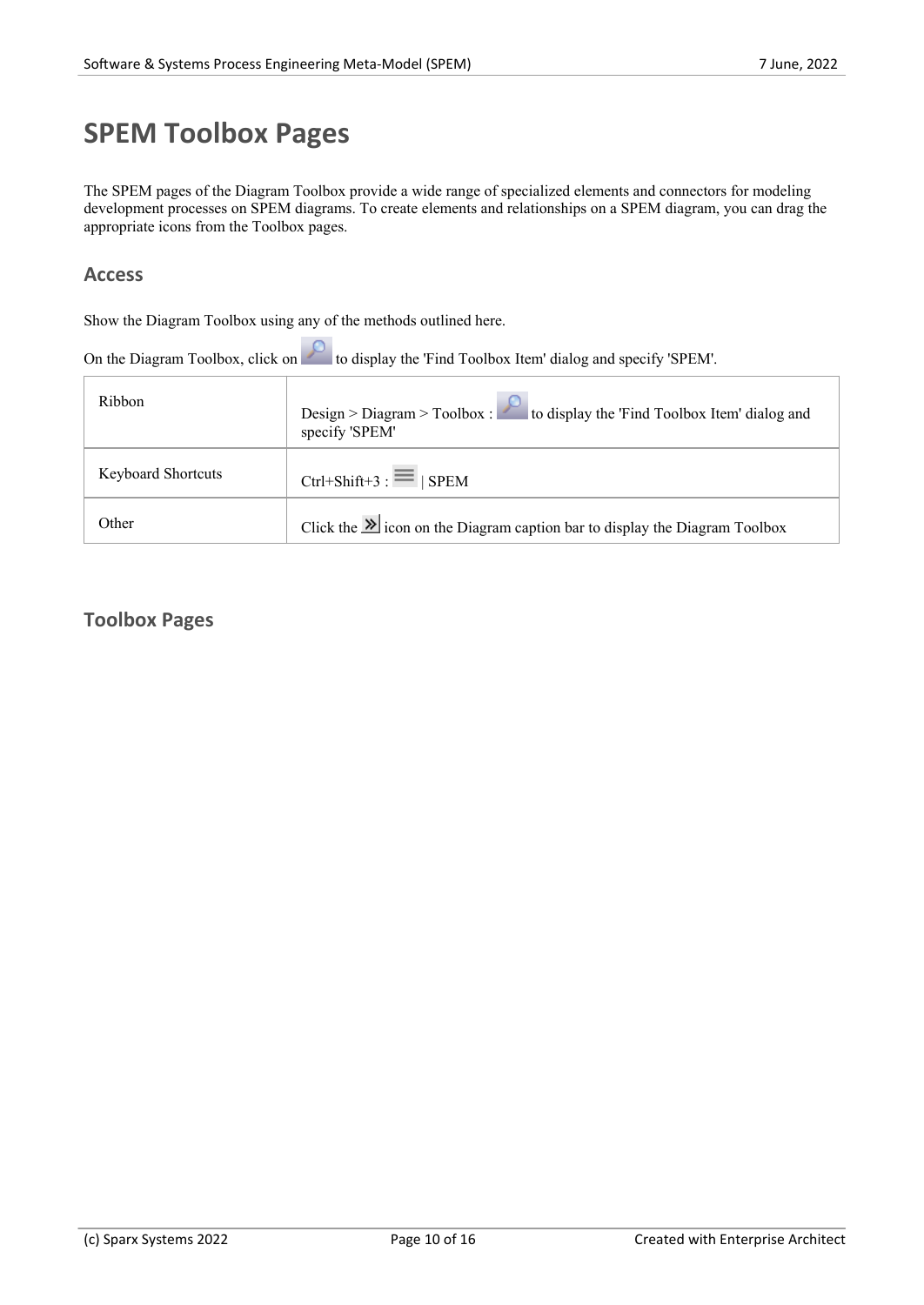| ы                           | <b>Base Plug-in</b>              |  |
|-----------------------------|----------------------------------|--|
| 竺                           | Phase                            |  |
|                             | <b>S</b> Iteration               |  |
|                             | ← Process                        |  |
|                             | 思 DeliveryProcess                |  |
|                             | <b>B</b> Process Pattern         |  |
| 偈                           | <b>Process Planning Template</b> |  |
|                             | $\Box$ Artifact                  |  |
| $\overline{\triangleright}$ | Deliverable                      |  |
|                             | 图 Outcome                        |  |
|                             | $\Box$ Method Content            |  |
| 仁!                          | Category                         |  |
|                             | Guidance                         |  |
|                             | Metric                           |  |
| 出出身                         | <b>Role Definition</b>           |  |
| $\mathbb{S}^n$              | – Step                           |  |
| Þ                           | <b>Task Definition</b>           |  |
| 置                           | <b>Tool Definition</b>           |  |
| 目                           | <b>Work Product Definition</b>   |  |
| $\blacksquare$<br>Package   |                                  |  |
|                             | <b>Method Content Package</b>    |  |
| 中空空剑具                       | Method Library                   |  |
|                             | Method Plugin                    |  |
|                             | Process Package                  |  |
|                             | <b>Process Component</b>         |  |
|                             | <b>Work Product Port</b>         |  |
| B.                          | <b>Expose Interface</b>          |  |
| $\blacksquare$              | <b>Process</b>                   |  |
|                             | 85 Activity                      |  |
| s,                          | <b>Composite Role</b>            |  |
| ఆ                           | Milestone                        |  |
| S                           | Role Use                         |  |
| $\frac{1}{2}$               | Task Use                         |  |
| ෂී                          | <b>Team Profile</b>              |  |
| ⋑                           | <b>Work Product Use</b>          |  |
| $\blacksquare$              | <b>Relationship</b>              |  |
| ∕                           | Association                      |  |
| ↗                           | Composition                      |  |
| ↗                           | <b>Control Flow</b>              |  |
| 驷                           | <b>Object Flow</b>               |  |
| ↗                           | Specialization                   |  |
| ۶                           | Nesting                          |  |
| 양격                          | Package Import                   |  |

Each element and connector provided in the SPEM Toolbox pages is described in this table.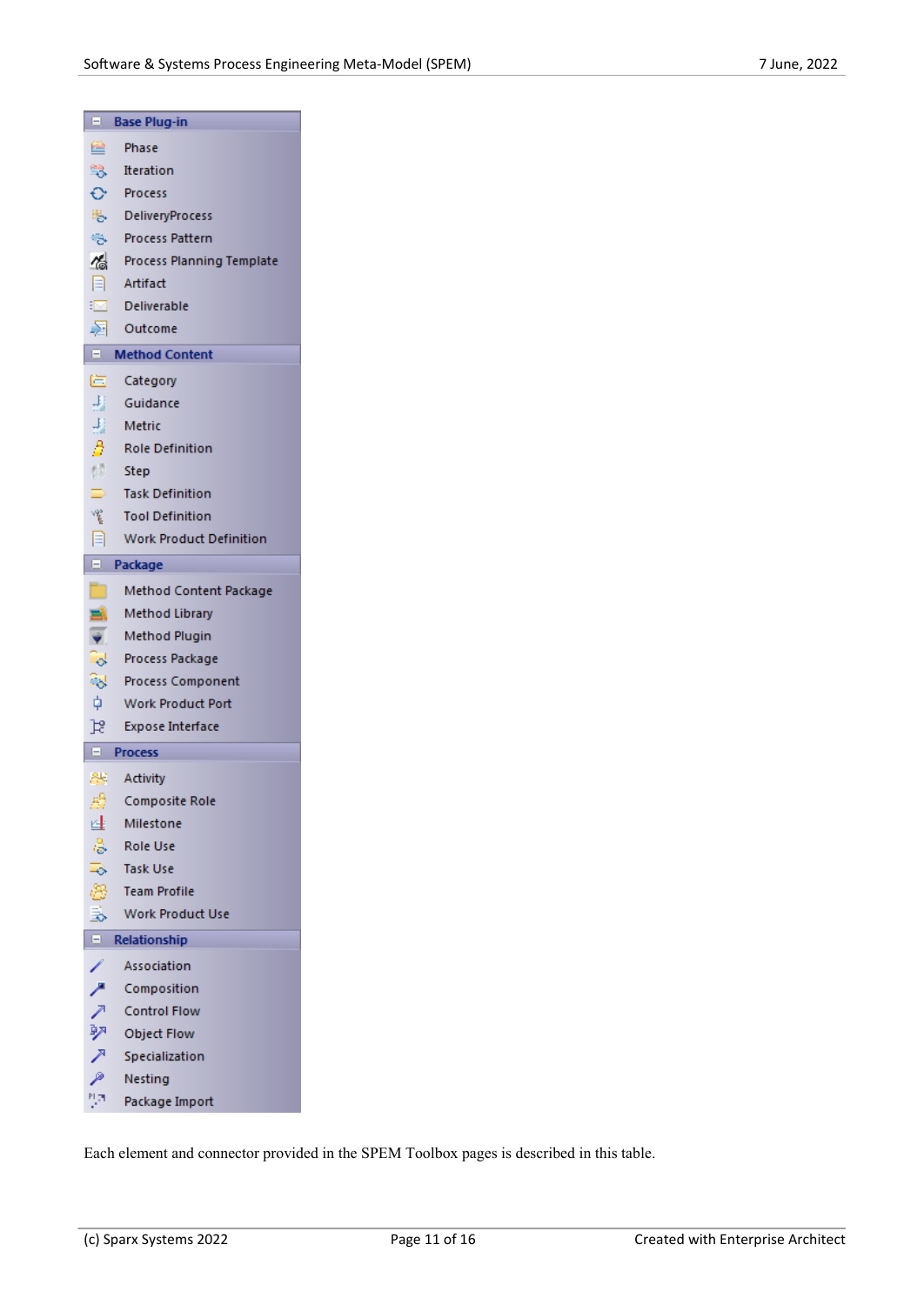## **Base Plug-in Toolbox Page**

| Object                    | <b>Action</b>                                                                                                                                                                       |
|---------------------------|-------------------------------------------------------------------------------------------------------------------------------------------------------------------------------------|
| Phase                     | Create a predefined special Activity representing a significant period in a project.                                                                                                |
| Iteration                 | Group a set of nested Activities that are repeated more than once. Typically,<br>Iteration is an Activity for which the default value of the isRepeatable attribute is<br>True.     |
| Process                   | Represents a special Activity that describes a structure for particular types of<br>development project, or parts of them.                                                          |
| <b>Delivery Process</b>   | Represent a special Process describing a complete and integrated approach for<br>implementing a specific project type.                                                              |
| Process Pattern           | Represent a special Process to describe a reusable cluster of Activities in a general<br>process area that provides a consistent development approach to common problems.           |
| Process Planning Template | Represent a special Process that is prepared for instantiation by a project planning<br>tool.                                                                                       |
| Artifact                  | Represent a Work Product Definition that provides a description and definition for<br>tangible work product types.                                                                  |
| Deliverable               | Represent a Work Product Definition that provides a description and definition for<br>packaging other Work Products, and that can be delivered to an internal or external<br>party. |
| Outcome                   | Represent a Work Product Definition that provides a description and definition for<br>non-tangible work products.                                                                   |

## **Method Content Toolbox Page**

| Object                 | <b>Action</b>                                                                                                                               |
|------------------------|---------------------------------------------------------------------------------------------------------------------------------------------|
| Category               | Categorize content based on the user's criteria.                                                                                            |
| Guidance               | Identify reference items such as Guidelines, Templates, Checklists, Tool Mentors,<br>Estimates, Supporting Materials, Reports and Concepts. |
| Metric                 | Define a standard measurement for instances of Method Content elements.                                                                     |
| Role Definition        | Define a set of related skills, competencies, and responsibilities.                                                                         |
| <b>Step</b>            | Represent parts or subunits of a Task Definition.                                                                                           |
| <b>Task Definition</b> | Describe an assignable unit of work. Every Task Definition is assigned to specific                                                          |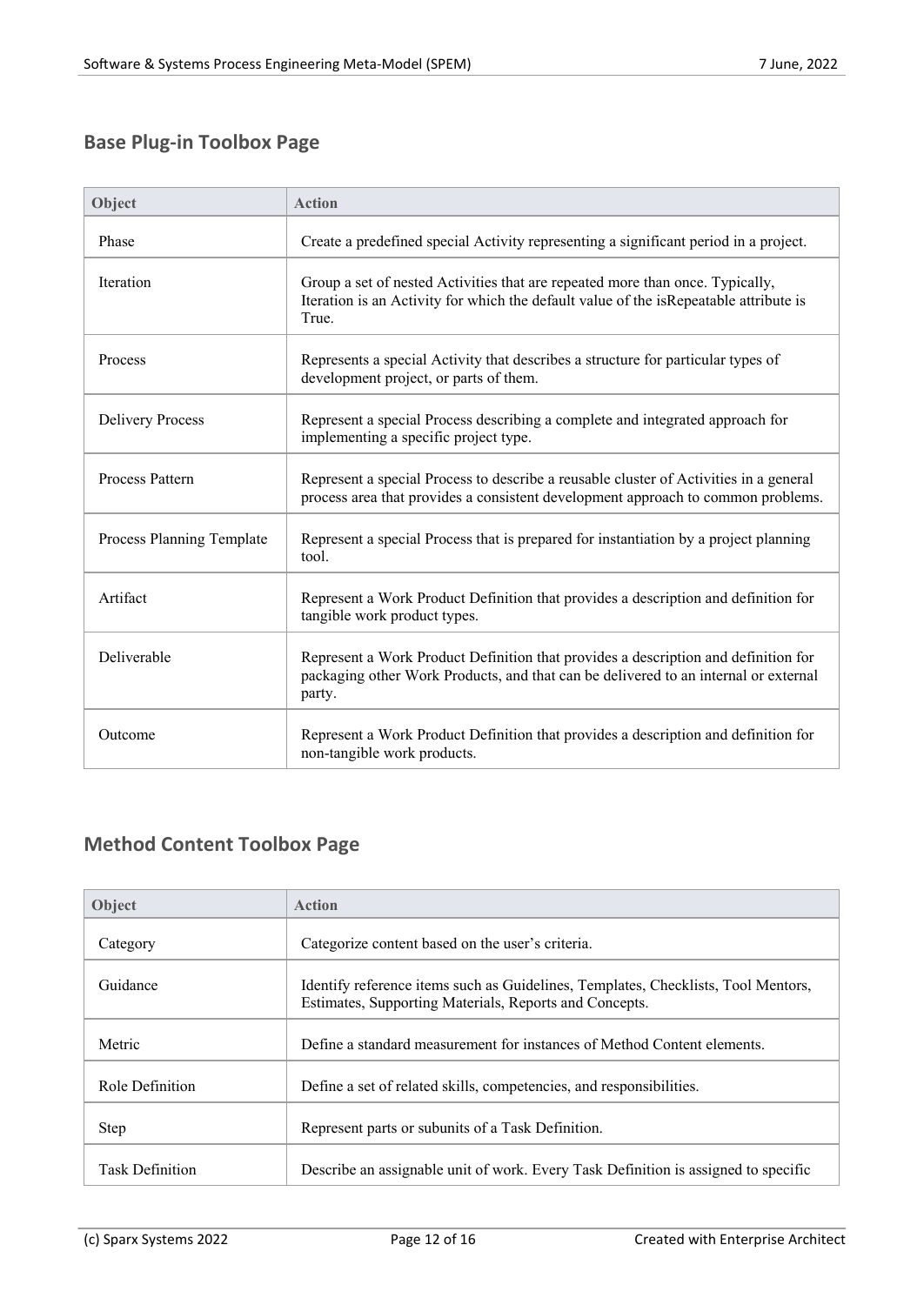|                         | Role Definitions. A Task is associated with input and output Work Products.                          |
|-------------------------|------------------------------------------------------------------------------------------------------|
| <b>Tool Definition</b>  | Describe the tools that are recommended or necessary for completing a specific<br>Task.              |
| Work Product Definition | Define any forms of document, report or outcome that are consumed, produced or<br>modified by Tasks. |

## **Package Toolbox Page**

| Object                 | <b>Action</b>                                                                                                                                                                                                                                                                                                                           |
|------------------------|-----------------------------------------------------------------------------------------------------------------------------------------------------------------------------------------------------------------------------------------------------------------------------------------------------------------------------------------|
| Method Content Package | Create a physical container to organize the Method Content elements.                                                                                                                                                                                                                                                                    |
| Method Library         | Create an overall physical container for all SPEM 2.0 elements.                                                                                                                                                                                                                                                                         |
| Method Plug-in         | Create a physical container for Method Content Package and Process Packages. It<br>can be used stand-alone as well as extended to many other Method Plug-ins.                                                                                                                                                                           |
| Process Package        | Create a physical container that contains different kinds of Process element.                                                                                                                                                                                                                                                           |
| Process Component      | Offers the choice of creating a Process Component Package - a special type of<br>Process Package that provides the mechanism of encapsulation - or a Process<br>Component element.                                                                                                                                                      |
| Work Product Port      | Defines the Work Products input and output for a Process Component. A Work<br>Product Port identifies one type of Work Product for one Process Component, and<br>defines whether the Work Product type is to be required (input) or supplied (output)<br>by the Process Component, and whether this input or output is optional or not. |
| Expose Interface       | Represents a required or supplied interface to identify the fact that the element<br>provides or requires an interface. A small dialog displays on which you type or<br>select the name of the interface and whether it is provided or required.                                                                                        |

## **Process Toolbox Page**

| <b>Object</b>  | Action                                                                                               |
|----------------|------------------------------------------------------------------------------------------------------|
| Activity       | Define basic units of work within a Process as well as the Process itself.                           |
| Composite Role | Represent an aggregation of Role Definition references for an Activity.                              |
| Milestone      | Represent any significant events in a development project.                                           |
| <b>Process</b> | Create a special Activity that describes a structure for particular types of<br>development project. |
|                |                                                                                                      |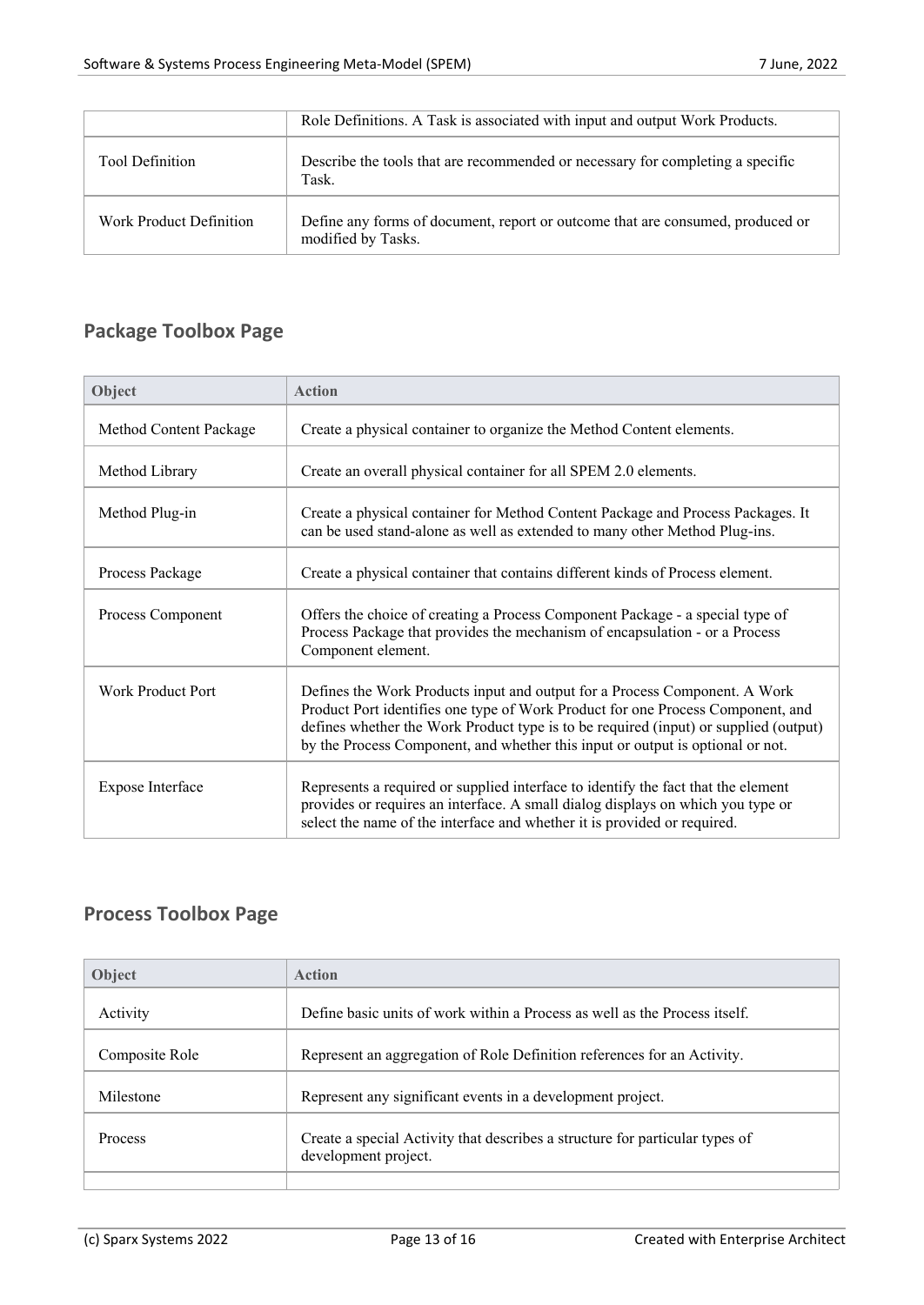| Role Use         | Represent a Role Definition in the context of one specific Activity.         |
|------------------|------------------------------------------------------------------------------|
| Task Use         | Represent a Task Definition in the context of one specific Activity.         |
| Team Profile     | Define a nested hierarchy of teams and team members.                         |
| Work Product Use | Represent a Work Product Definition in the context of one specific Activity. |